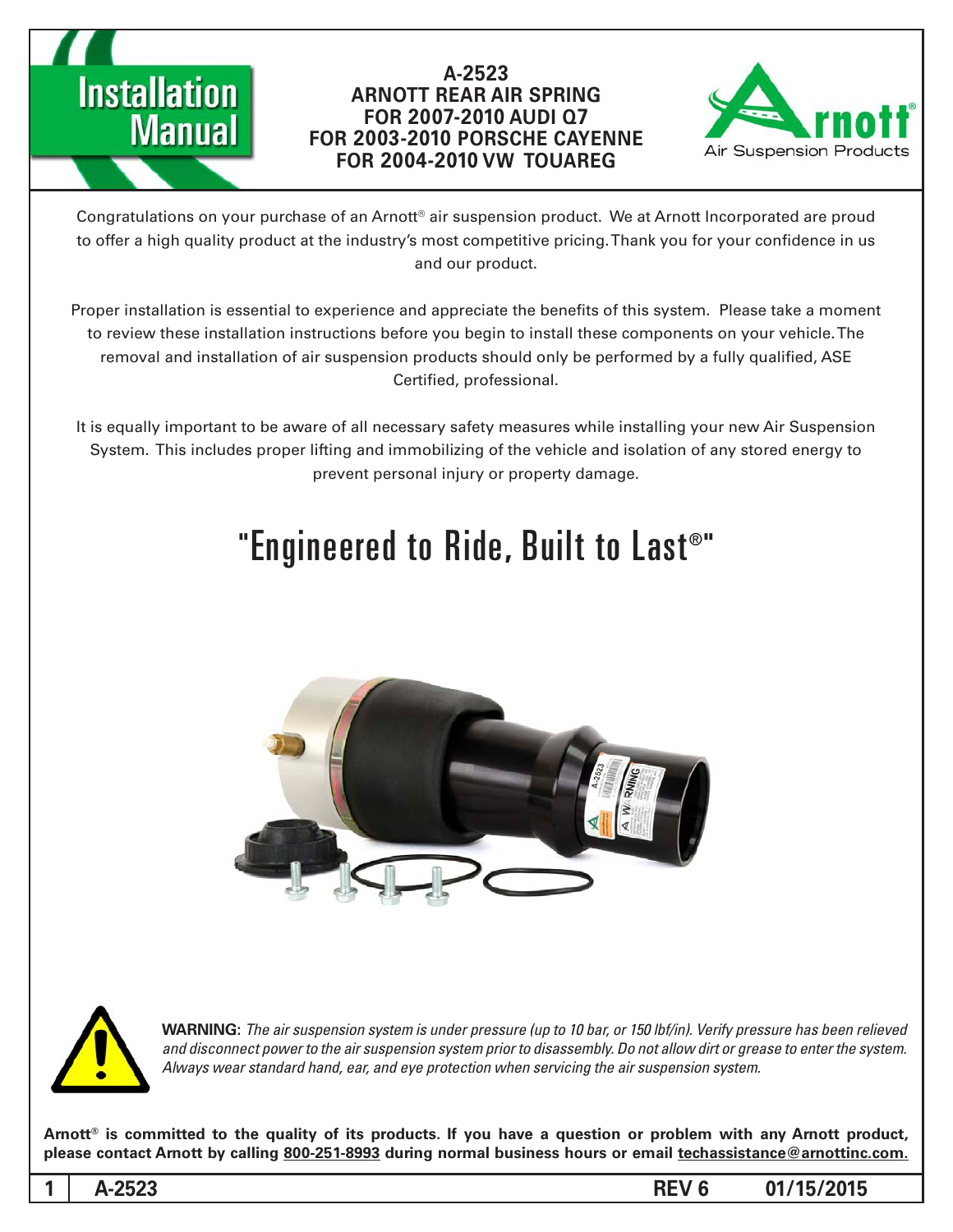# **Installation Manual**

#### A-2523 **ARNOTT REAR AIR SPRING 7Q AUDI 2007-2010 FOR FOR 2003-2010 PORSCHE CAYENNE FOR 2004-2010 VW TOUAREG**



# **GENERAL INFORMATION:**

Reading this manual signifies your agreement to the terms of the general release, waiver of liability, and hold harmless agreement, the full text of which is available at www.arnottinc.com.

- Not to be stored below  $5^{\circ}$ F (-15 $^{\circ}$ C) or above 122 $^{\circ}$ F (50 $^{\circ}$ C).
- Avoid damage to air lines and cables.
- Removal and installation is only to be performed by fully qualified personnel.
- Use car manufacturer's diagnostic software.

**CAUTION:** Damage to the vehicle and air suspension system can be incurred if work is carried out in a manner other than specified *in the instructions or in a different sequence.* 



 *to how on manual s'owner your consult components electric with working while circuits short of possibility the avoid To* disconnect your battery.



*Consult your vehicle owner's manual, service manual, or car dealer for the correct jacking points on your vehicle and for* additional care, safety and maintenance instructions. Under no circumstances should any work be completed underneath the vehicle if it is not adequately supported, as serious injuries and death can occur.

## **AIR STRUT REMOVAL**

- 1. SET STEERING TO STRAIGHT AHEAD.
- 2. RAISE VEHICLE.
- 3. REMOVE REAR WHEEL.
- 4. DISCONNECT THE SHOCK DAMPER SENSOR WIRE. (FIGURE 10-1)



**FIGURE 10-1**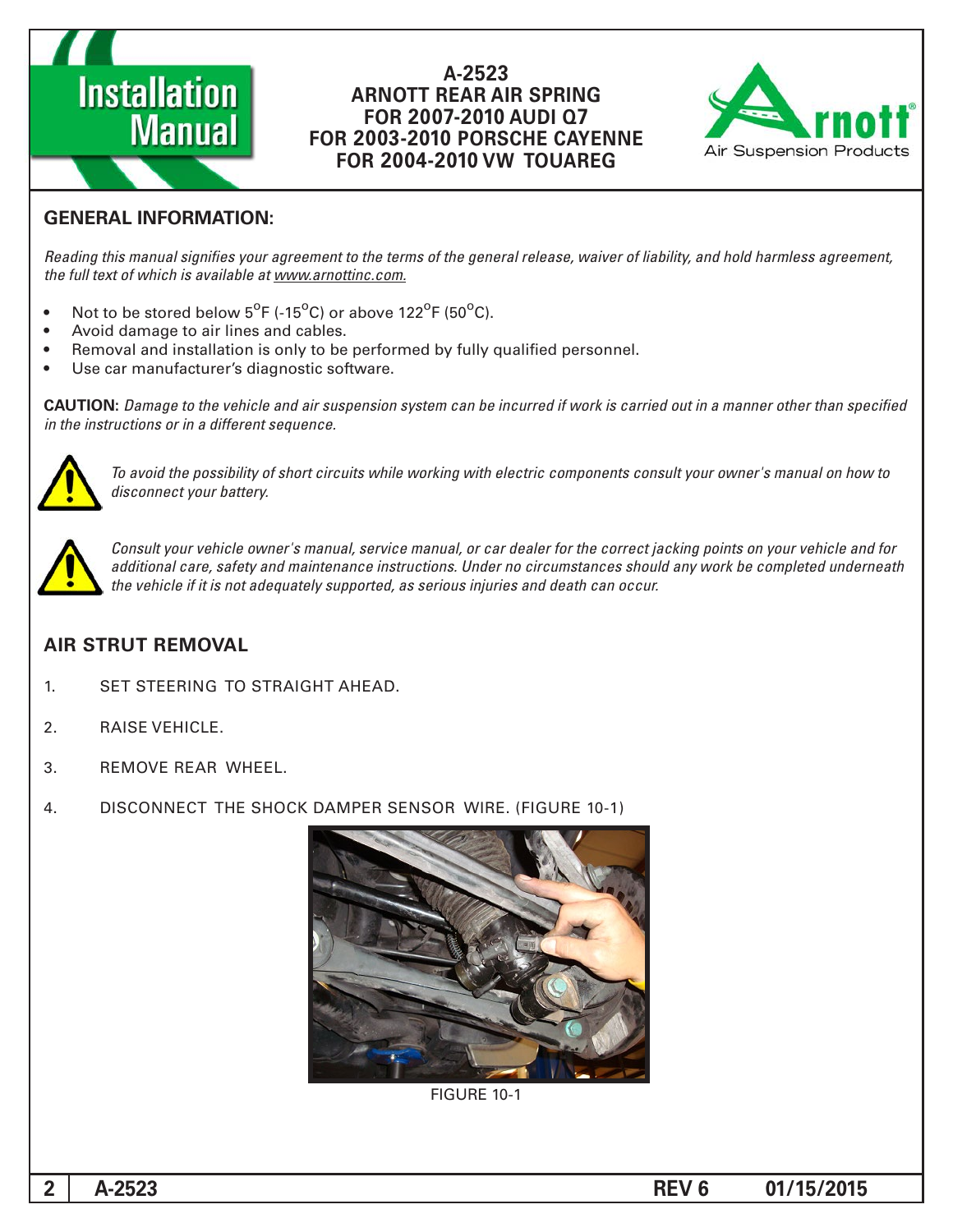



5. REMOVE THE FOUR (4) TOP MOUNTING BOLTS. (FIGURE 10-2)



**FIGURE 10-2** 

6. FIGURE THE NUT AND BOLT FROM THE SWAY BAR END LINK AND LOWER SHOCK MOUNT. (FIGURE 10-3)



**FIGURE 10-3** 

7. REST SHOCK ON UPPER CONTROL ARMS AND REMOVE THE AIR LINE FITTING FROM THE AIR VALVE. REMOVE AIR LINE FITTING FROM AIR HOSE AND DISCARD. (FIGURE 10-4)



**FIGURE 10-4**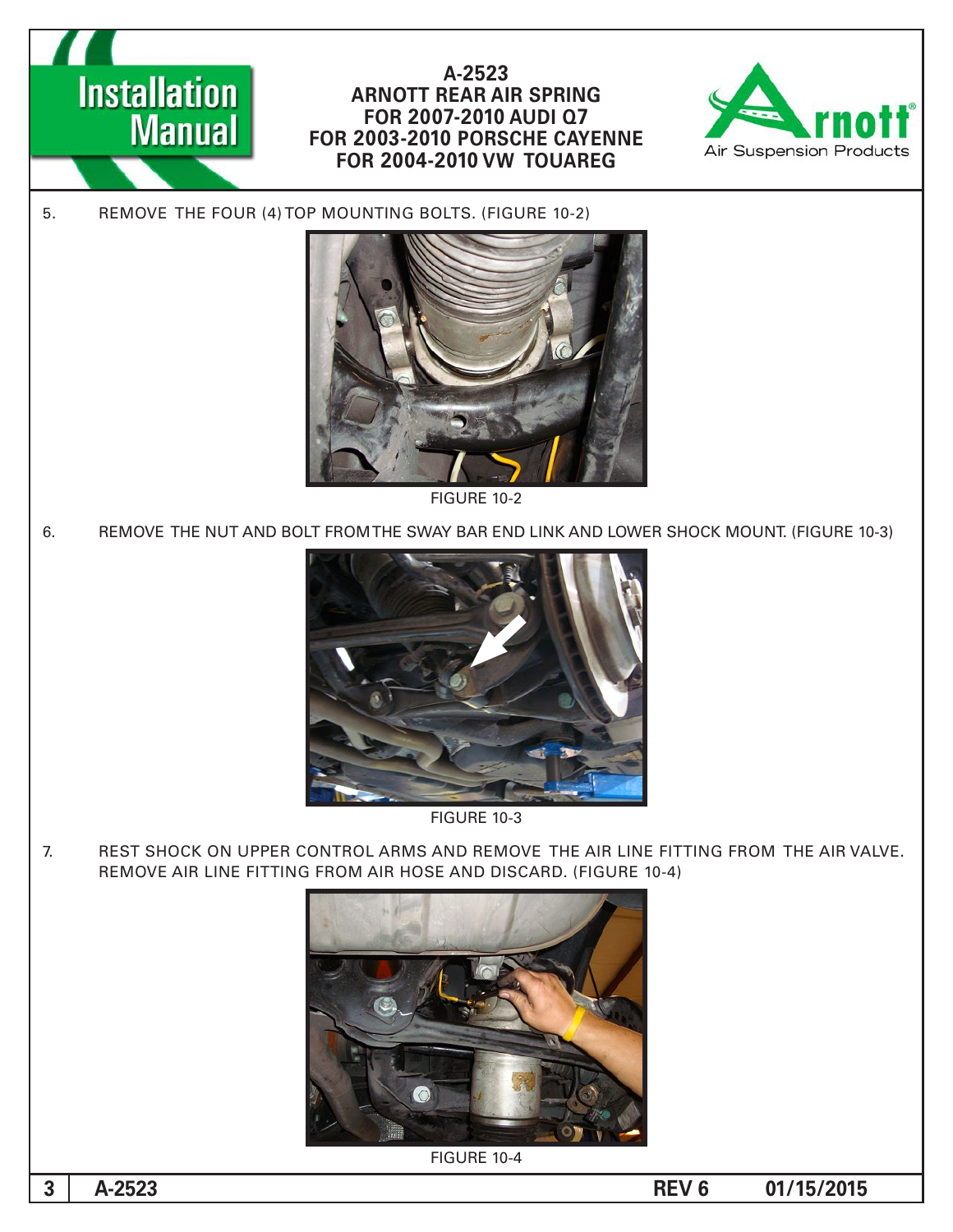



8. REMOVE AIR STRUT FROM THE VEHICLE. (FIGURE 10-5)



**FIGURE 10-5** 

9. SLOWLY REMOVE THE AIR VALVE TO DEFLATE THE AIR STRUT. (FIGURE 10-6)

Air spring may be under pressure. Slowly remove the air valve to deflate.





10. REMOVE THE FOUR (4) TOP MOUNT BOLTS AND THE AIR STRUT ASSEMBLY FROM THE UPPER MOUNT. (FIGURE 10-7)



**FIGURE 10-7** 

**4**

**A-2523 REV 6 01/15/2015**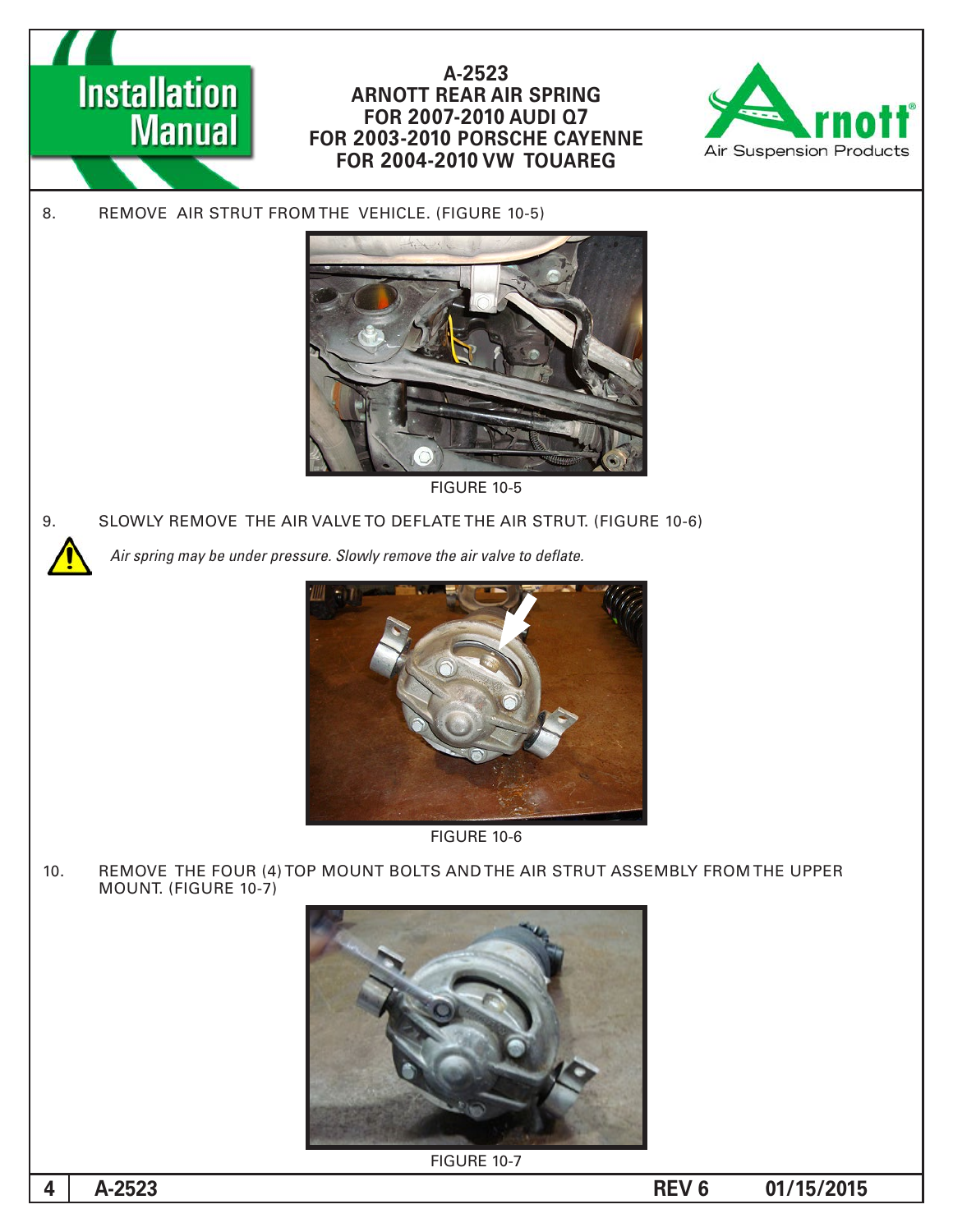



# **AIR SPRING REMOVAL**

1. REMOVE THE TOP SHOCK NUT. (FIGURE 20-1)



FIGURE 20-1

2. REMOVE TOP RUBBER MOUNT AND O-RING AND DISCARD. (FIGURE 20-2)



FIGURE 20-2

3. REMOVE THE AIR SPRING AND LOWER O-RING FROM THE SHOCK. (FIGURE 20-3)



**FIGURE 20-3** 

**5**

**01/15/2015 6 REV 6 01/15/2015**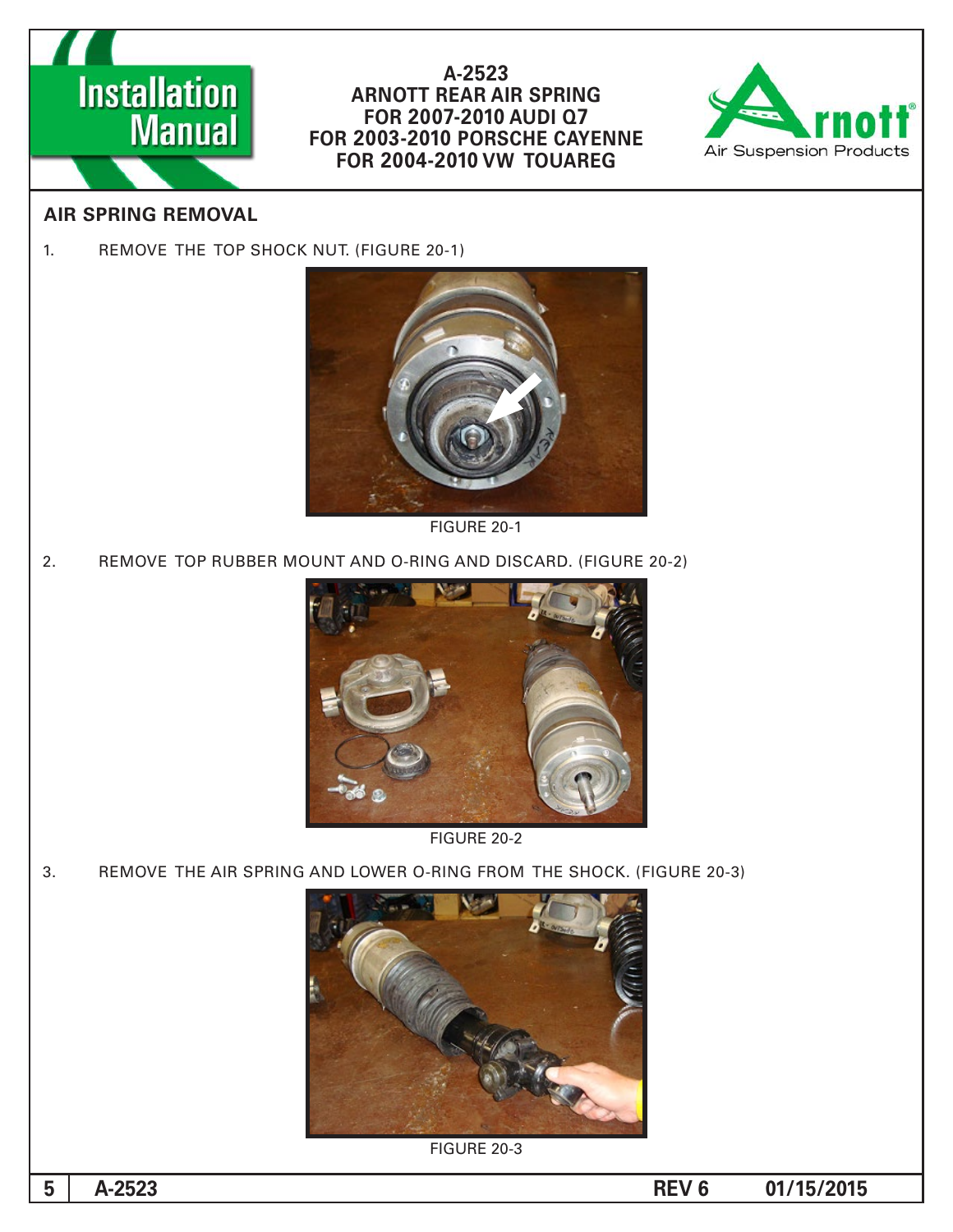



4. REMOVE AND DISCARD THE BUMP STOP. (FIGURE 20-4)



FIGURE 20-4

### **AIR SPRING INSTALLATION**



*Tighten all nuts and bolts to manufacturer's specifications during the installation process.* 



1. INSTALL NEW LOWER O-RING AND APPLY LUBRICATION. (FIGURE 30-1)



**FIGURE 30-1** 

**A-2523 REV 6 01/15/2015**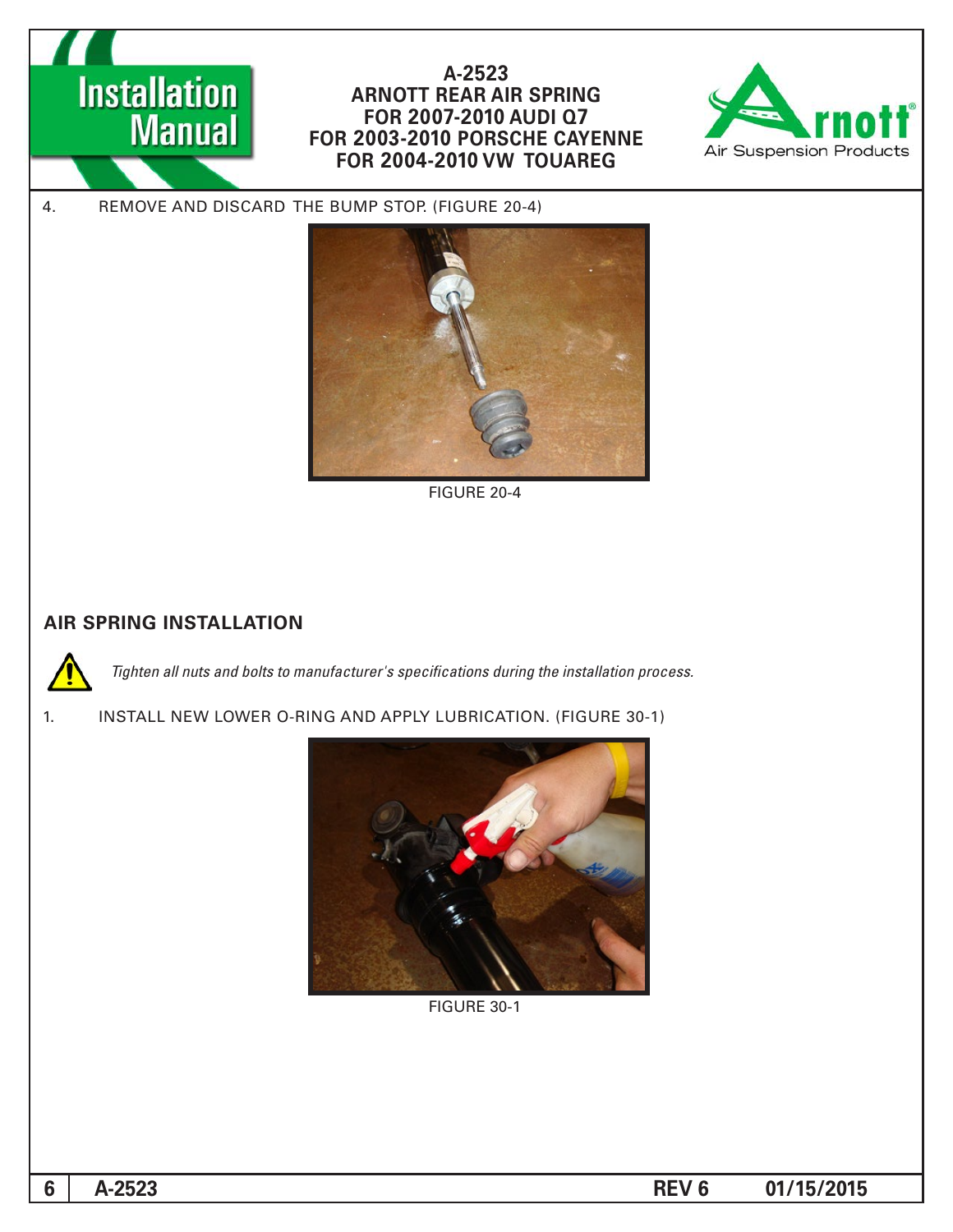



2. INSTALL AIR SPRING ONTO THE SHOCK. (FIGURE 30-2)



**FIGURE 30-2** 

3. INSTALL TOP RUBBER MOUNT. (FIGURE 30-3)



**FIGURE 30-3** 

4. REINSTALL SHOCK NUT. (FIGURE 30-4)



FIGURE 30-4

**7**

**01/15/2015 6 REV 6 01/15/2015**